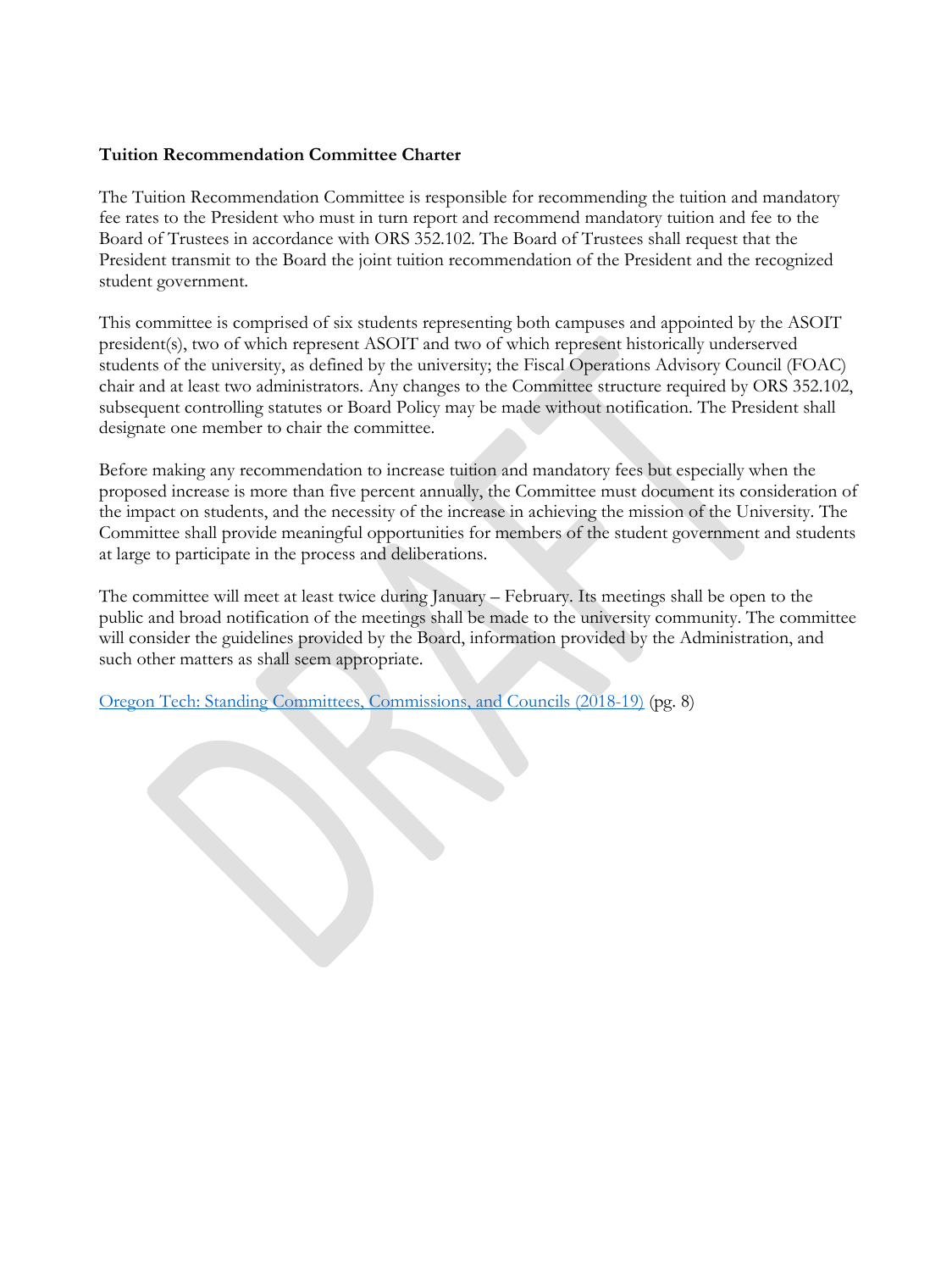### **Higher Education Coordinating Commission Consideration (DRAFT)**

#### **1. Fostering an Inclusive and Transparent Tuition-Setting Process**

**Goals:** Inclusion, Transparency

**Overview:** Student engagement in tuition-setting decisions is a core priority for students, public universities, the state, and the HECC. The HECC seeks assurance that the tuition-setting process is open, fair and provides ample opportunities for student participation.

#### **2. Safeguarding Access and Support for Degree Completion by Historically Underrepresented Students**

**Goals:** Mitigate impacts of tuition increase, Plan for use of additional state resources

**Overview:** Funding for higher education in Oregon has steadily shifted away from the state General Fund and onto students and their families through tuition increases. In 2017, the Commission observed a disconnect between how institutional commitments to low-income students were made and how they were perceived by students. We believe this is due in part to levels of state investment that force universities to make difficult choices between keeping tuition affordable and investing in services and programs that help increase retention and graduation. The universities remain firmly committed to increasing the participation and completion of historically underrepresented students at every level.

### **3. Financial Conditions Demonstrating the Need for Resident, Undergraduate Tuition to be Increased More than 5%**

**Goals:** Explanation of cost drivers and revenue dynamics triggering tuition increase, Demonstrated consideration of alternatives, Implementation of cost containment efforts and long-term sustainability of the university

**Overview:** The greatest factors driving tuition increases are declines in state funding for higher education and increases in mandated states such as PERS and PEBB. The tuition setting process presents an opportunity not only to describe the impact of cost pressures outside universities' direct control but also to understand institutional efforts to contain costs. Universities and the HECC agree that certain funding levels by the state must be met to cover state-mandated cost drivers.

Additionally, although universities establish tuition rates annually, decisions about tuition consider the long-term consequences of annual decisions on the financial health of the institution, programs supporting student success, the quality of academic programs and the ability to recruit and retain faculty and staff.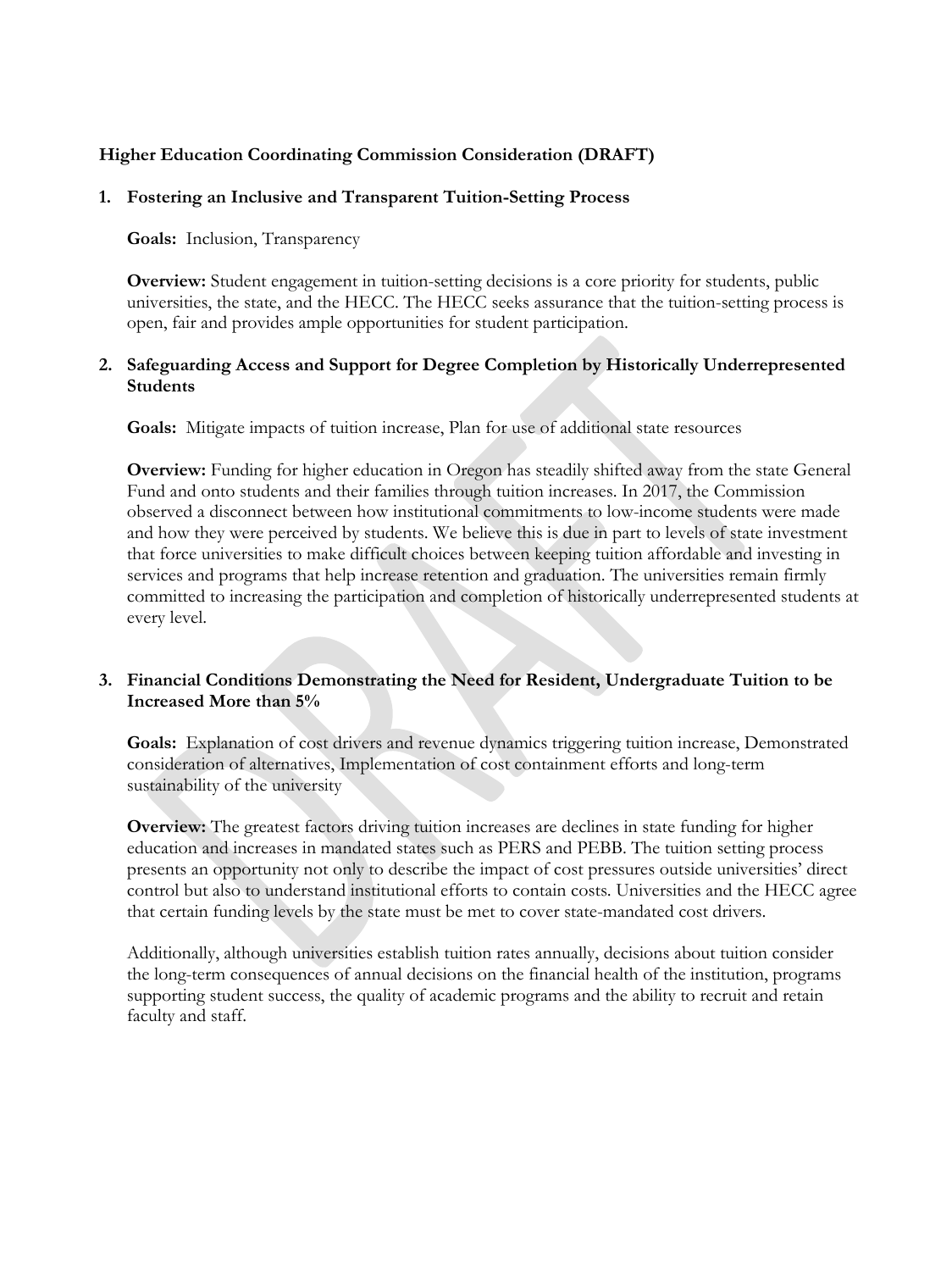#### **Board of Trustees Tuition Policy Consideration**

When setting tuition and fees, the Board may consider a number of factors, including the desire to

(a) create affordable access to degree programs,

(b) create a diverse student body,

(c) maintain strong degree programs at every level,

(d) develop and maintain the human and physical infrastructure necessary to support the university's educational outcome goals, and

(e) maintain the fiscal integrity of the institution.

[Board Policy on Tuition and Fee Process](https://oregontechsfcdn.azureedge.net/oregontech/docs/default-source/board-of-trustees-documents/2016-meetings/june/policy-amended-tuition-and-fee-process-june-30-2016.pdf?sfvrsn=cfd19660_2) (Section 5.1)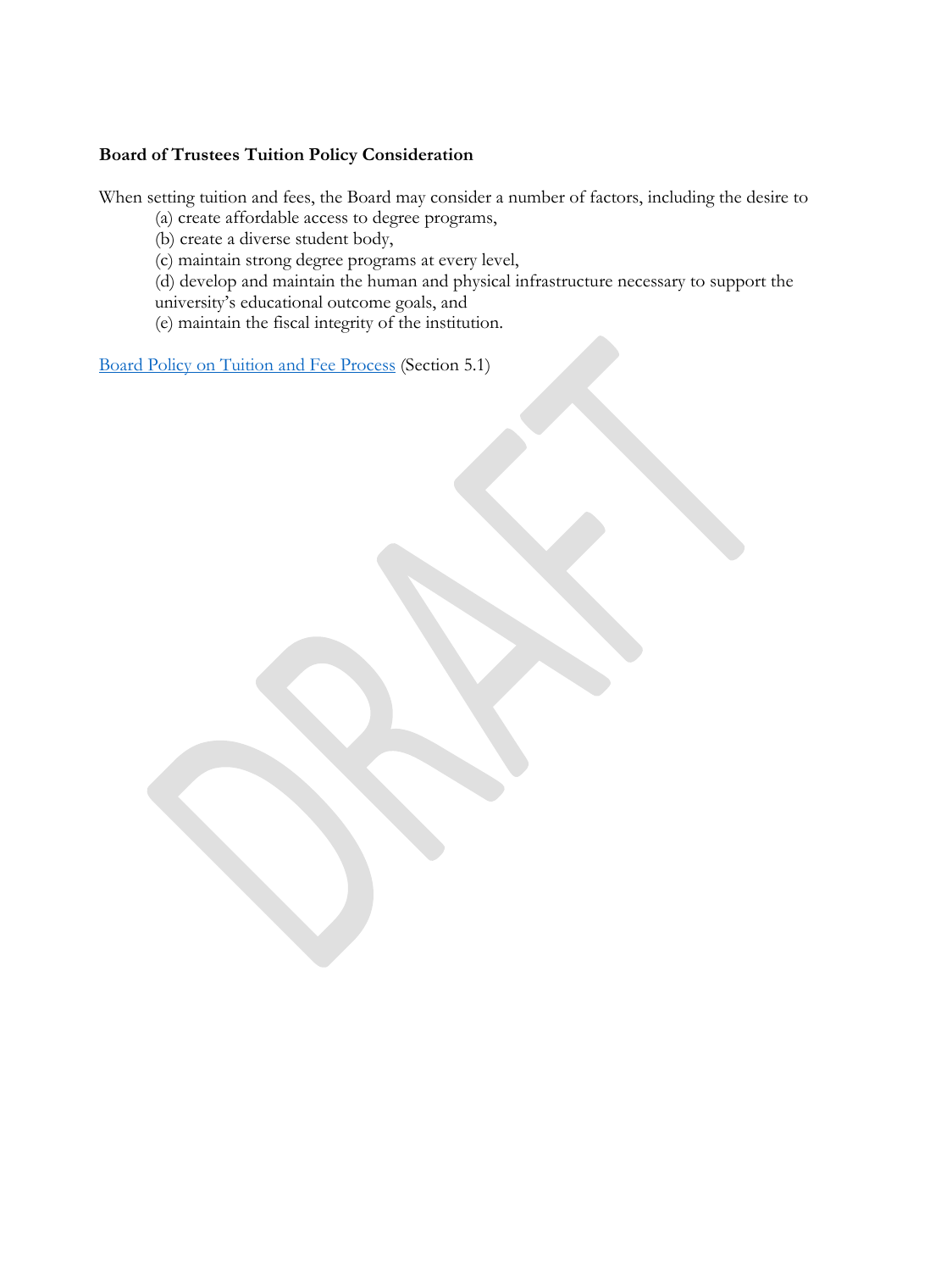# **Fiscal Operations Advisory Council (FOAC) Budget Development Principles**

- A. Invest in quality infrastructure for education of our students
- B. Position the university to be attractive and supportive of students
- C. Focus on growth in recruiting and retaining students
- D. Build external connections and partnerships to support growth
- E. Position faculty and staff for success including compensation, systems and supports
- F. Consider and invest in the long-term position and strategy of the university
- G. Support for class, course and resource planning management